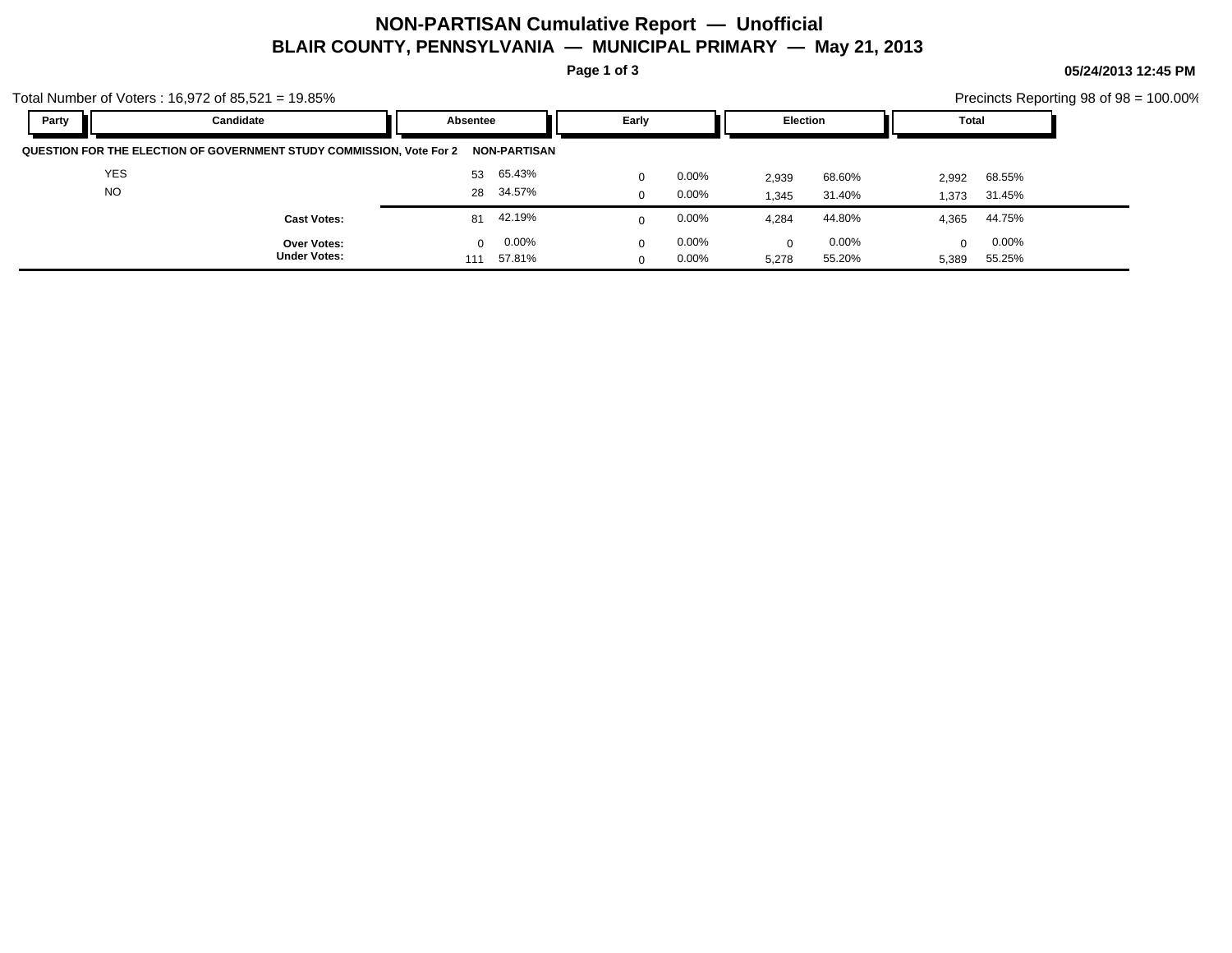## **NON-PARTISAN Cumulative Report — Unofficial BLAIR COUNTY, PENNSYLVANIA — MUNICIPAL PRIMARY — May 21, 2013**

**Page 2 of 3**

**05/24/2013 12:45 PM**

| otal Number of Voters: 16,972 of 85,521 = 19.85%             |                  |                       |       |                                  |        |                         | Precincts Reporting 98 of 98 = 100.00% |
|--------------------------------------------------------------|------------------|-----------------------|-------|----------------------------------|--------|-------------------------|----------------------------------------|
| Candidate<br>Party                                           | Absentee         | Early                 |       | Election                         |        | <b>Total</b>            |                                        |
| GOVERNMENT STUDY COMMISSION MEMBERS, Vote For 7 NON-PARTISAN |                  |                       |       |                                  |        |                         |                                        |
| <b>VICTOR CURFMAN</b>                                        | 21               | 5.85%<br>$\mathbf 0$  | 0.00% | 1,139                            | 5.95%  | 1,160                   | 5.95%                                  |
| <b>WAYNE HIPPO</b>                                           | 47               | 13.09%<br>$\mathbf 0$ | 0.00% | 2,735                            | 14.28% | 2,782                   | 14.26%                                 |
| BEVERLY M. GREEN                                             | 28               | 7.80%<br>0            | 0.00% | 1,926                            | 10.06% | 1,954                   | 10.02%                                 |
| RICHARD FLAREND                                              | 29               | 8.08%<br>0            | 0.00% | 1,640                            | 8.57%  | 1,669                   | 8.56%                                  |
| ROBERT K. KUTZ, JR.                                          | 35               | 9.75%<br>0            | 0.00% | 1,813                            | 9.47%  | 1,848                   | 9.47%                                  |
| RICHARD F. FIORE, JR.                                        | 44               | 12.26%<br>0           | 0.00% | 2,096                            | 10.95% | 2,140                   | 10.97%                                 |
| SAMUEL SCHEINBERG                                            | 20               | 5.57%<br>$\mathbf 0$  | 0.00% | 1,231                            | 6.43%  | 1,251                   | 6.41%                                  |
| SCOTT CAMPANARO                                              | 24               | 6.69%<br>$\mathbf 0$  | 0.00% | 1,197                            | 6.25%  | 1,221                   | 6.26%                                  |
| DAVID DUNCAN                                                 | 43               | 11.98%<br>$\mathbf 0$ | 0.00% | 1,926                            | 10.06% | 1,969                   | 10.09%                                 |
| LORI ANN CRILLEY                                             | 31               | 8.64%<br>0            | 0.00% | 1,438                            | 7.51%  | 1,469                   | 7.53%                                  |
| <b>HEATHER JO ECKELS</b>                                     | 36               | 10.03%<br>$\mathbf 0$ | 0.00% | 1,975                            | 10.31% | 2,011                   | 10.31%                                 |
| WILSON SAGUBAN (W)                                           | 0                | 0.00%<br>$\mathbf 0$  | 0.00% | $\overline{1}$                   | 0.01%  | $\overline{1}$          | 0.01%                                  |
| WILLIAM S GORITY (W)                                         | 0                | 0.00%<br>$\mathbf 0$  | 0.00% | $\overline{1}$                   | 0.01%  | $\overline{\mathbf{1}}$ | 0.01%                                  |
| THOMAS HOOPER (W)                                            | 0                | 0.00%<br>$\mathbf 0$  | 0.00% | $\overline{1}$                   | 0.01%  | $\overline{\mathbf{1}}$ | 0.01%                                  |
| TED BEAM (W)                                                 | 0                | 0.00%<br>0            | 0.00% | $\overline{1}$                   | 0.01%  | $\overline{\mathbf{1}}$ | 0.01%                                  |
| STEVEN BETTWY (W)                                            | 0                | 0.00%<br>0            | 0.00% | $\mathbf{1}$                     | 0.01%  | $\overline{1}$          | 0.01%                                  |
| STEVE MICHELONE (W)                                          | 0                | 0.00%<br>0            | 0.00% |                                  | 0.01%  |                         | 0.01%                                  |
| ROBERT H SHIRK (W)                                           | 0                | 0.00%<br>0            | 0.00% | $\overline{2}$                   | 0.01%  | $\overline{2}$          | 0.01%                                  |
| RICHARD DEE (W)                                              | $\mathbf 0$      | 0.00%<br>0            | 0.00% | $\overline{1}$<br>$\overline{1}$ | 0.01%  | $\overline{1}$          | 0.01%                                  |
| RANDY PROBST (W)                                             | 0                | 0.00%<br>$\mathbf 0$  | 0.00% |                                  | 0.01%  | $\overline{1}$          | 0.01%                                  |
| PAULA L SINGER (W)                                           | 0                | 0.00%<br>$\mathbf 0$  | 0.00% | $\overline{1}$                   |        | $\overline{1}$          |                                        |
| PATRICK J FANELLI (W)                                        | $\Omega$         | 0.00%<br>0            | 0.00% | $\overline{1}$                   | 0.01%  | $\overline{1}$          | 0.01%                                  |
| Nancy Rose Vincent (W)                                       | -1               | 0.28%<br>$\mathbf 0$  | 0.00% | $\overline{2}$                   | 0.01%  | $\overline{2}$          | 0.01%                                  |
| MIKE COON (W)                                                | 0                | 0.00%                 | 0.00% | $\mathbf 0$                      | 0.00%  | $\overline{\mathbf{1}}$ | 0.01%                                  |
| LINDA GRIMM (W)                                              | $\Omega$         | 0<br>0.00%            |       | $\overline{1}$                   | 0.01%  | $\overline{1}$          | 0.01%                                  |
| LAUREL WALTERS (W)                                           | 0                | $\mathbf 0$<br>0.00%  | 0.00% | $\overline{1}$                   | 0.01%  | $\overline{1}$          | 0.01%                                  |
| KIRK MITCHELL (W)                                            | 0                | $\mathbf 0$<br>0.00%  | 0.00% | $\overline{1}$                   | 0.01%  | $\overline{\mathbf{1}}$ | 0.01%                                  |
| <b>JUSTIN BUCKREIS (W)</b>                                   | 0                | 0<br>0.00%            | 0.00% | $\overline{1}$                   | 0.01%  | $\overline{\mathbf{1}}$ | 0.01%                                  |
| <b>JOSH ABOUD (W)</b>                                        |                  | 0<br>0.00%            | 0.00% | $\overline{1}$                   | 0.01%  | $\overline{1}$          | 0.01%                                  |
| JOHN MCGINNIS (W)                                            | 0<br>$\mathbf 0$ | 0<br>0.00%            | 0.00% | $\mathbf{1}$                     | 0.01%  | $\overline{1}$          | 0.01%                                  |
| JEFFREY GUYER SR (W)                                         |                  | 0<br>0.00%            | 0.00% | $\overline{1}$                   | 0.01%  | $\overline{1}$          | 0.01%                                  |
| <b>JASON WILKINSON (W)</b>                                   | $\mathbf 0$      | $\mathbf 0$           | 0.00% | $\overline{1}$                   | 0.01%  | $\overline{1}$          | 0.01%                                  |
|                                                              | 0                | 0.00%<br>$\mathbf 0$  | 0.00% | $\overline{1}$                   | 0.01%  | -1                      | 0.01%                                  |
| JAMES BALDWIN (W)                                            | $\Omega$         | 0.00%<br>$\Omega$     | 0.00% | $\overline{1}$                   | 0.01%  | -1                      | 0.01%                                  |
| DORIS GRIMM (W)                                              | $\Omega$         | 0.00%<br>$\mathbf 0$  | 0.00% | $\mathbf{1}$                     | 0.01%  | $\overline{1}$          | 0.01%                                  |
| DON CRAIG (W)                                                | 0                | 0.00%<br>$\Omega$     | 0.00% |                                  | 0.01%  |                         | 0.01%                                  |
| DAVID WOLESLAGLE (W)                                         | $\mathbf 0$      | 0.00%<br>0            | 0.00% | $\mathbf{1}$                     | 0.01%  | $\overline{1}$          | 0.01%                                  |
| DAVE ANDREWS (W)                                             | 0                | $0.00\%$<br>$\Omega$  | 0.00% | $\mathbf{1}$                     | 0.01%  | -1                      | 0.01%                                  |
| BONNIEJOGILLESPIE (W)                                        | $\Omega$         | 0.00%<br>$\mathbf 0$  | 0.00% | $\mathbf{1}$                     | 0.01%  | -1                      | 0.01%                                  |
| BILLY BONSELL (W)                                            | 0                | 0.00%<br>0            | 0.00% | $\mathbf{1}$                     | 0.01%  |                         | 0.01%                                  |
| BERNARD CHAPMAN (W)                                          | 0                | 0.00%<br>0            | 0.00% | $\mathbf{1}$                     | 0.01%  | $\mathbf 1$             | 0.01%                                  |
| ALEX PETERS (W)                                              | 0                | 0.00%<br>0            | 0.00% | $\mathbf{1}$                     | 0.01%  | $\mathbf{1}$            | 0.01%                                  |
| <b>Cast Votes:</b>                                           | 359              | 53.42%<br>$\mathbf 0$ | 0.00% | 19,147                           | 57.21% | 19,506                  | 57.14%                                 |
|                                                              |                  |                       |       |                                  |        |                         |                                        |